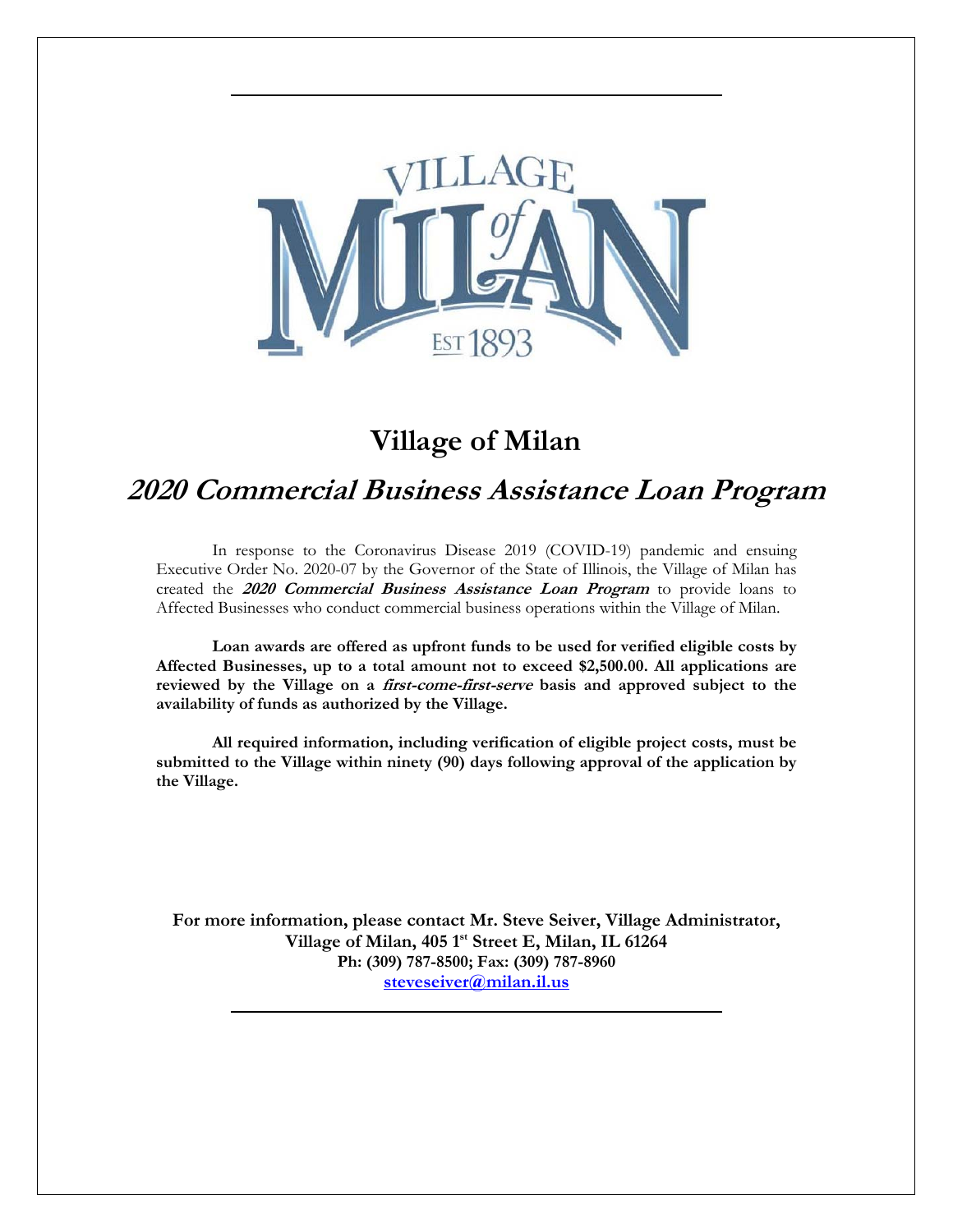### **VILLAGE OF MILAN 2020 COMMERCIAL BUSINESS ASSISTANCE LOAN PROGRAM**

#### \_\_\_\_\_\_\_\_\_\_\_\_\_\_\_\_\_\_\_\_\_\_\_\_\_\_\_\_\_\_\_\_\_\_\_\_\_\_\_\_\_\_\_\_\_\_\_\_\_\_\_\_\_\_\_\_\_\_\_\_\_\_\_\_\_\_\_\_\_\_\_\_\_\_\_\_\_\_\_\_ **Village of Milan, Illinois / 405 1st Street E, Milan, IL 61264 Ph: (309) 787-8500**

The immediate goal of the **<sup>2020</sup> Commercial Business Assistance Loan Program** (the "Program") is to provide emergency assistance to Affected Businesses within the Village of Milan for costs of payroll, rent, renovations, inventory, equipment, and contracted cleaning and sanitizing services as it relates to COVID-19 precautions.

An "Affected Business" is defined for the purpose of the Loan Program as a commercial business that is suffering economic loss and hardship attributable to COVID-19 and Executive Order 2020-07, who had occupied a site and commenced commercial activities for at least 30 consecutive days as of March 16, 2020 at a street address located within the corporate limits of the Village of Milan; has sought assistance through the federal Paycheck Protection Program (PPP), or are precluded from seeking assistance from the PPP pursuant to the terms thereof; and are current on all municipal taxes and fees, including property tax, as of March 1, 2020. An Affected Business may be a sole proprietor, corporation or LLC.

All Affected Businesses are invited to apply for a Program Loan at the rate of one (1) Loan per Affected Business per occupied site, subject to availability of funds and approval of the Village. The Village of Milan reserves the right to award Loan funds only to those projects it deems to be compliant with the terms of the Loan Program and those projects that the Village believes will further stimulate the type of commercial redevelopment that is in the best interests of the citizens of the Village of Milan.

The Loan Program is available until such time as funds are no longer available or December 31, 2020, whichever occurs first.

Each Loan awarded to an Affected Business through application to the Loan Program shall be on a firstcome-first serve basis, and limited to the Affected Business's actual verified eligible project costs or **Two Thousand Five-Hundred and 00/100 Dollars (\$2,500.00)**, whichever is less.

#### **The application procedure is as follows:**

- 1. Complete the Program Application, including all required attachments or supplemental information, and submit everything to the Village Clerk's office. Applications and attachments may be scanned and emailed to the Village or sent by regular US mail. All applications will be reviewed and recommended by the Milan Finance Committee (or a Committee selected by the Mayor) and approved or denied by the Mayor, which shall constitute Village approval. The Mayor's action shall be attested to by the Village Clerk.
- 2. The Affected Business's site must be located at an address within the corporate limits of the Village of Milan.
- 3. The Affected Business must have applied for assistance for an SBA Loan through the federal Paycheck Protection Program (PPP), or have been precluded from applying for assistance through the PPP pursuant to the terms thereof and be able to provide the reasons for such preclusion to the Village.
- 4. The Loan award shall be paid to the Affected Business by the Village within 10 (ten) business days following approval of the application by the Mayor.
- 5. Within ninety (90) days following approval of Loan funds to the Affected Business, said Affected Business shall then provide documentation to the Village of the use of the Loan funds for eligible project costs as defined under the Loan Program.
- 6. If the Village rejects a Program application, a written explanation will be provided to the Applicant. The Applicant may then revise and resubmit the Application for a second review.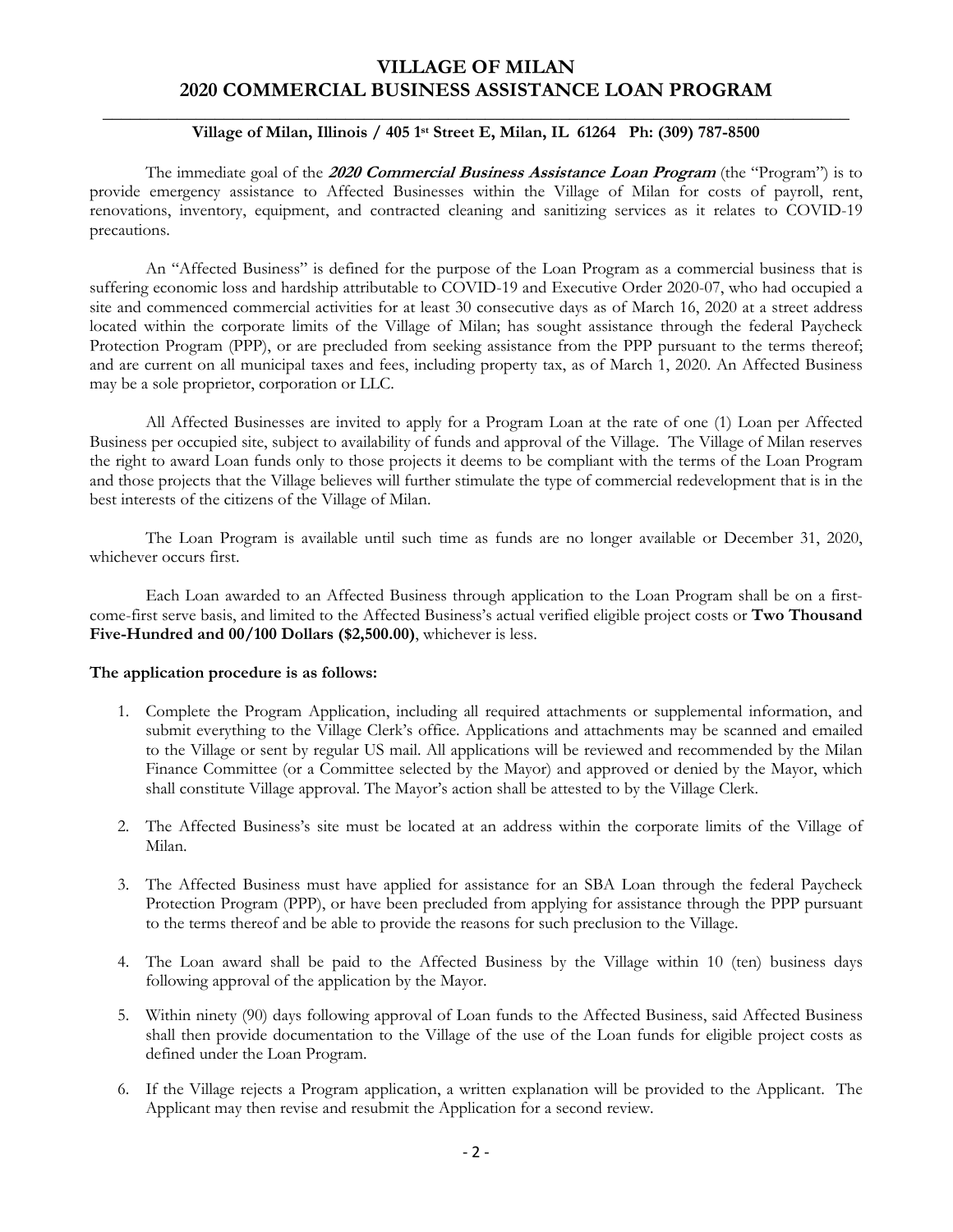### **Village of Milan Rock Island County, Illinois 2020 Commercial Business Assistance Loan Program Application**

| Type of Business (check one) $\Box$ Service $\Box$ Retail $\Box$ Other ( <i>describe</i> ):<br>(check one) $\Box$ Sole Proprietor $\Box$ Corporation $\Box$ LLC                                                                                                                           |  |
|-------------------------------------------------------------------------------------------------------------------------------------------------------------------------------------------------------------------------------------------------------------------------------------------|--|
|                                                                                                                                                                                                                                                                                           |  |
| Total Estimated Eligible Project Costs: \$________________ (Eligible project costs may include payroll, rent, renovations, inventory,<br>equipment, and contracted cleaning and sanitizing incurred on or after $4/1/20$ . Verification must be submitted to the Village within 90 days.) |  |

**Total Loan Funds Requested: \$\_\_\_\_\_\_\_\_\_\_\_\_\_\_\_\_** 

## **NOTE: All Loans are limited to \$2,500 of total eligible project costs incurred by an Affected Business for payroll, rent, renovations, inventory, equipment, and contracted cleaning and sanitizing services as it relates to COVID-19 precautions.**

All Loans awarded through the **2020 Commercial Business Assistance Loan Program** (the "Program") shall be for eligible project costs incurred by the Affected Business, as defined below. Loans are approved and paid on a *first-come-first-served* basis, subject to the availability of funds and the approval of the Village. **Please read the following requirements carefully.**

#### **ADDITIONAL REQUIREMENTS:**

- 1. Only site addresses for Affected Businesses that are located within the corporate limits of the Village of Milan are eligible to apply for the Program at the rate of one (1) Program Loan for each business site.
- 2. The maximum Program Loan amount for each Project approved for the *2020 Commercial Business Assistance Loan Program* shall not exceed the total verified eligible costs incurred by the Affected Business, up to the maximum amount of **Two Thousand Five-Hundred and 00/100 Dollars (\$2,500.00)**. Eligible Project Costs include costs for payroll, rent, renovations, inventory, equipment, and contracted cleaning and sanitizing services as it relates to COVID-19 precautions that are incurred on or after April 1, 2020. Costs for business expansion, travel, meals and any non-business-related expenses are not eligible for the use of Loan funds under this Program.
- 3. Affected Businesses must, in advance of receiving Program Loan funds provide: a) copies of three (3) of the most recent invoices for common business expenses (i.e. utility bills, purchase of inventory, ST-1 forms, etc.); b) verification that the business that was open and in operation for at least thirty (30) days as of March 16, 2020; c) documentation showing that the business has applied for an SBA Loan through the federal PPP and acceptance or denial of such application or, alternatively be precluded from applying for PPP funds and provide the reasons for such preclusion to the Village; and d) verify the Affected Business does not owe any outstanding debts or fines payable to the Village of Milan and is current on all municipal taxes and fees, including property tax, as of March 1, 2020.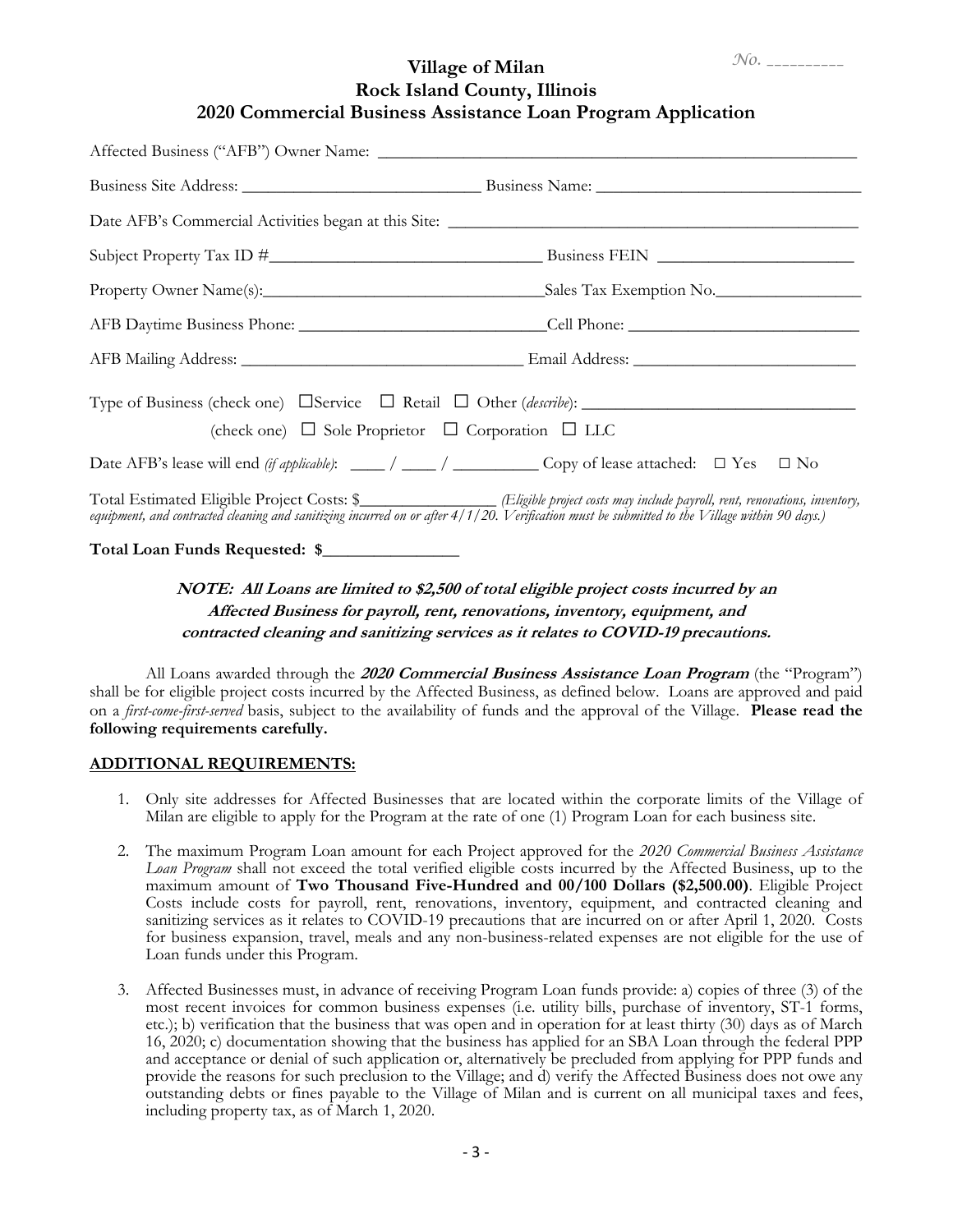- 4. **Program Loans are paid by the Village of Milan to the Affected Business within ten (10) business days after approval of the application.** The Village's obligation hereunder to award Program Loan funds for eligible project costs is a limited obligation to be paid solely from the Milan Economic Development Fund.
- 5. Within ninety (90) days following receipt of Program Loan funds, the Affected Business must submit verification of the use of the Loan funds for eligible project costs, including copies of invoices and cancelled checks or other documentation as required by the Village.
- 6. **If Approved for SBA PPP:** An Affected Business that has been approved for an SBA Loan under the federal PPP is eligible to receive a Loan under this Program, which Loan shall be payable to the Village within twelve (12) months of receipt of the Loan funds from the Village.
- 7. **If Denied or Ineligible for SBA PPP:** An Affected Business that has been denied or was found to be not eligible for an SBA Loan under the federal PPP may receive a forgivable Loan under this Program. The Loan will be forgiven by the Village if the AFB remains in business for at least sixty (60) days following receipt of such Loan funds and the AFB remains in compliance with all other requirement of this Program.
- 8. An Affected Business receiving Program Loan funds must be in compliance with all Village Municipal Codes and conform to local zoning.
- 9. If any Affected Business receiving Program Loan funds hereunder fails to comply with any of the terms hereof or if any Loan funds are used for expenses that are not eligible under this Program, said Affected Business shall return said Loan funds received from the Village within thirty (30) days upon written demand of the same from the Village, along with any accrued interest thereon at a rate of 4% per annum.
- 10. The Village of Milan reserves the right to approve Program Loan funds only to those Affected Businesses for whom the Village has deemed his/her commercial activities to be compliant and are in the best interests of the citizens of the Village of Milan (see *Appendix A*). The rights and obligations of the Affected Businesses under this Program Application shall not be assignable.

The undersigned certifies and warrants that to the best of his/her knowledge the information contained in and attached to this Application Form is true, correct and complete, that the business was open and operating for at least 30 days as of March 16, 2020, and furthermore agrees to the terms and conditions provided herein. Nothing contained in this Program Application shall be construed by the Village or the Affected Business Applicant or any third person to create the relationship of a partnership, agency, or joint venture between the Village and the Applicant. The Applicant hereby acknowledges that, in executing this Application Form, the Applicant has had the opportunity to seek the advice of independent legal counsel and has read and understood all of the terms and provisions of the Program. Subject to Village approval (**Appendix A**), this Program Application shall become a binding Agreement. The signatories of Developer warrant full authority to both execute this Agreement and to bind the entity in which they are signing on behalf of.

Applicant Signature Later and the set of the set of the set of the set of the set of the set of the set of the set of the set of the set of the set of the set of the set of the set of the set of the set of the set of the s